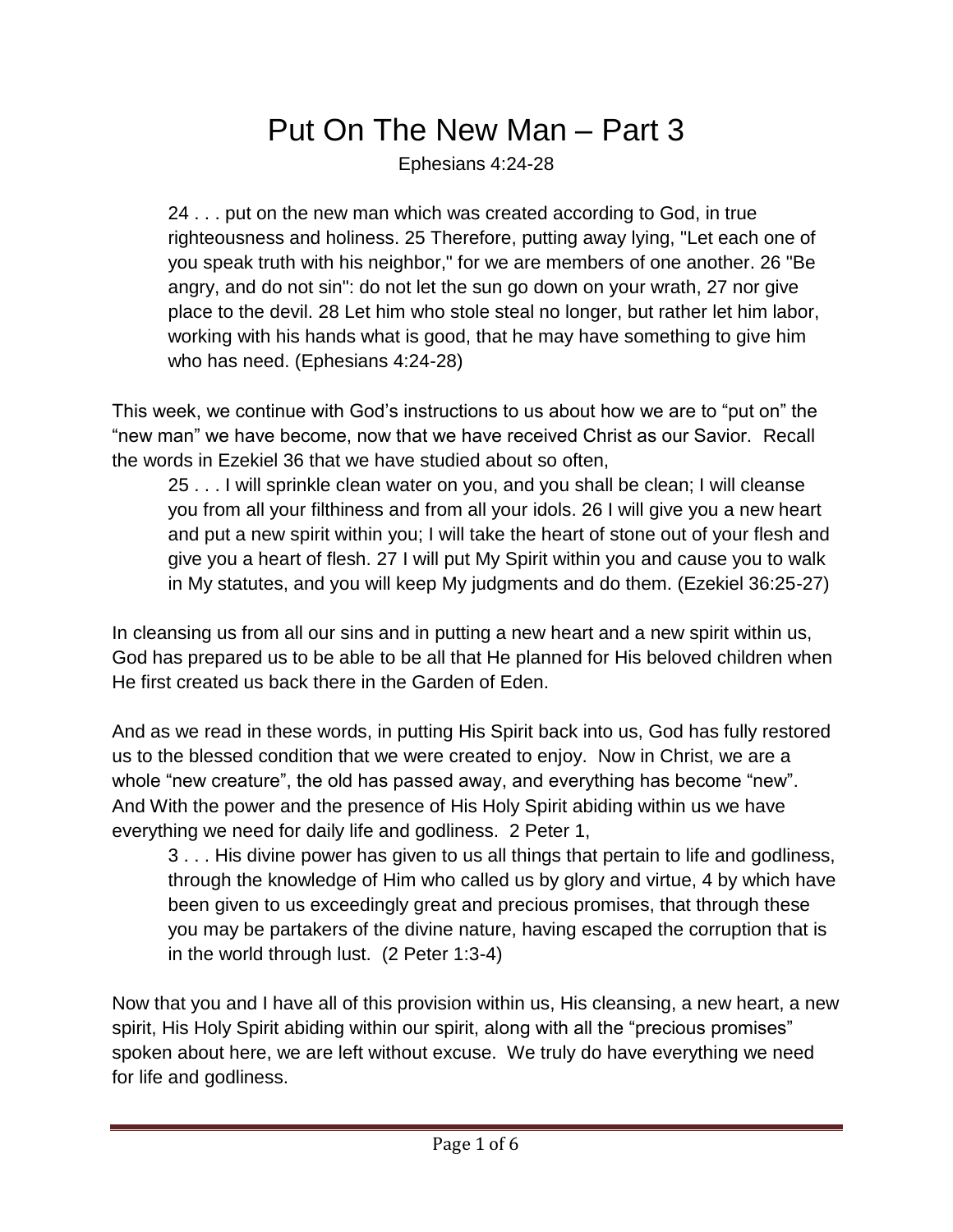The only thing remaining for you and me to do is simply to "get on about it", to do as we are being told here to "begin putting on the new man". And we must, else as we learned from Jesus' word describing the man who had been cleansed from his sin and his demons, but did nothing further, those old demons will gladly return to fill the empty void left behind; and we will be ever-so much worse than we were before.

And that is our instruction in these words, our "unction" from God's Holy Spirit, to begin being and doing the things of our "new nature", and to keep on being and doing them until our old nature, our old habits, our old conduct and behavior has changed into the "nature and righteousness of Christ".

Turn with me again to the words of our text . . . when we began our study of these words two week ago, we saw in verse 26 where God was telling us that we must immediately put away our "predisposition", our "bent" towards lying. And we said that curiously, God ranks our telling of lies right up at the top of the most loathsome of sins that we involve ourselves in. And we saw in Revelation 21 the eventual end of those who continue with their lying ways. There we read

8 But the cowardly, unbelieving, abominable, murderers, sexually immoral, sorcerers, idolaters, and all liars shall have their part in the lake which burns with fire and brimstone, which is the second death." (Revelation 21:8)

God ranks lying right in with the very "worst of the worst" sins that we can involve ourselves in and there will surely be the "worst of the worst" punishments coming to those who refuse to "put off" their old lying ways.

And then last week, from verses 26 and 27, we saw how God is warning us to turn away from the sin of "anger", that there is a "predisposition" within each of us, some more than others, but within us all, a "predisposition" that keeps anger at the forefront of our responses to life. And regardless of whether we hold that anger inside and have a "seething", "broiling" kind of anger, or we burst out into rages, it is all wrong and all sinful and we must "put it off", "put it far away" from this "new creature" that we have become in Christ.

26 "Be angry, and do not sin": do not let the sun go down on your wrath, 27 nor give place to the devil. (Ephesians 4:26-27)

And again, we saw here in verse 27 that satan and his demons are waiting eagerly for any opportunity that we allow to develop. These words give us a stern warning to not "give place to the devil". He will surely, in an instant, at our weakest moment, step in and retake some of the old ground he once controlled.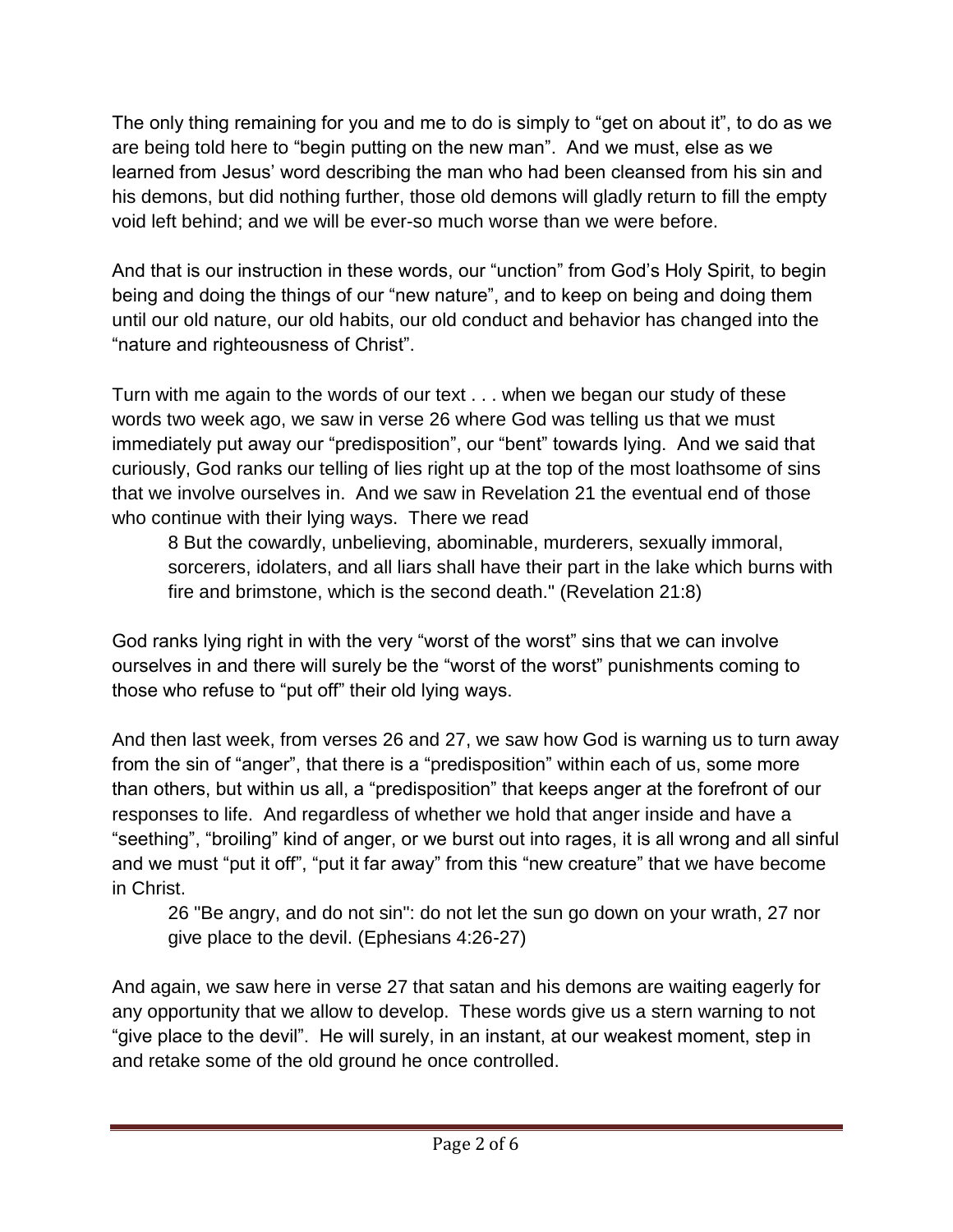And now, here today, we find another of those old ways, old habits that God tells us that we must "put off". Verse 28,

28 Let him who stole steal no longer, but rather let him labor, working with his hands what is good, that he may have something to give him who has need. (Ephesians 4:28)

These words have within them a dramatic "reversal" of both our value systems and our behavior, to go from a thief to a provider, from a taker to a giver. Folks, this is surely one of those changes within a person that can take place in no other way than by way of a whole new birth, a whole new character, a whole new disposition.

.

Thievery can, under certain conditions, be thought to be reasonably necessary, to feed your family, or some other such circumstance. But folks, we must understand, stealing is never really right and is never approved of by God. Why would that be so, especially if a person seems to have no other options available to them? It is because God, our faithful provider is not out yonder somewhere, at a distance, not knowing what is taking place. But He is always right here within us and among us and around us. He is our ever-present loving Father, and He knows our every circumstance and need. And He has in His hands everything that we can possibly need, whether it be food or clothing or money or healthcare or anything else.

But unfortunately, in times of difficulty, when we look around us at the "winds and the waves" of daily life circumstances, we get anxious. And as Peter did when he walked on the water or all the disciples did when they were being tossed about by the storms, we panic; and we quickly resort to wrong choices, wrong behaviors, wrong answers to our dilemmas, and stealing is one of those immediately available options. We shop-lift some food or clothing, or steal an unattended purse out of shopping cart, or write a check from an empty bank account.

And unfortunately, just as with telling lies, satan and his demons are very involved in this sort of circumstance also. I have no doubt that he provides all those wrong answers and wrong choices into our thoughts. We know he can do that because here in these scriptures we see that he put thoughts and words into Peter's mind and mouth. And he put thoughts and words into Job's wife's mind and mouth. And he will do the same for any anxious person as they look at their circumstances and are unable to think of any right and honest path to pursue.

And that is when the stealing of that unattended purse in that shopping cart or the shoplifting of those groceries become acceptable alternatives. Satan knows our needs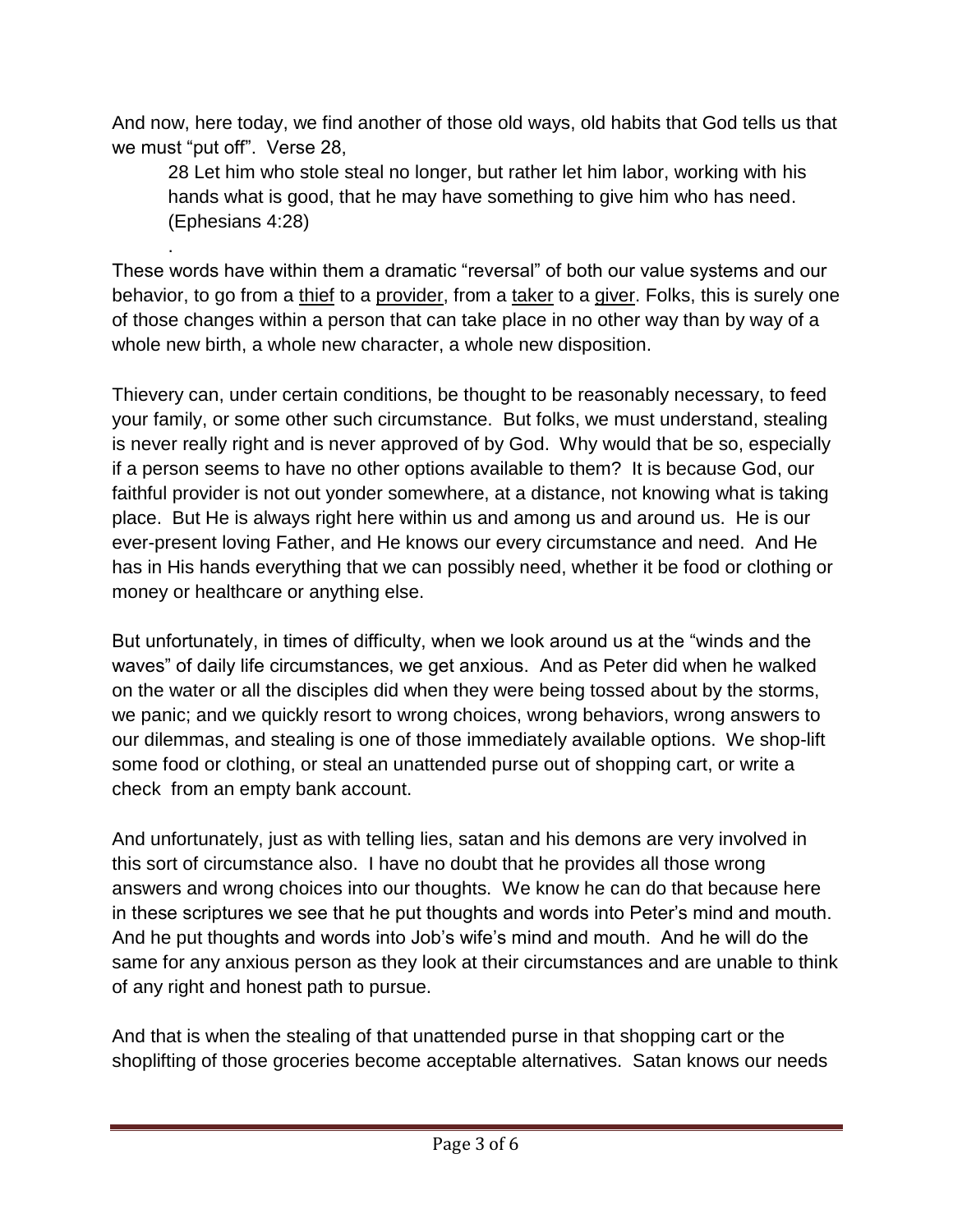and he knows our weaknesses. And he is ever-so available with his wrong answers to our dilemmas.

A circumstance in my own life comes to mind, one that I shared with you on another occasions, but I will share it again.

I was 21 years old and a single father with very little money. But I did have a job working in a bank, a job that promised to be a good one, if I worked hard and proved myself. Immediately upon beginning my employment there, I was tested in this matter of honesty. Whether by design by the security officials of the bank, or by ordinary happenstance, I found myself staring at a twenty dollar bill in a place where it did not belong, and fully available for me to steal. I was not a Christian in those days, so I cannot claim the blessing of God's presence as I now can. But knowing that God is involved in all the circumstances of life, I am confident that He guided my response. My thoughts quickly were taken to the facts in front of me. If I were to ever hope to be a successful banker, I would need to be able to deal with temptations such as this one, and certainly even greater, so I immediately returned the twenty dollar bill to the place it belonged, and all was well.

Again, I am confident that, even in my unsaved condition, it was God's hand that preserved my character in that moment of testing.

I recognize that my test, when compared to other people's testing, was a gentle one. My daughter and I were not starving and I did have a good job. But as we said a moment ago that is not the circumstance of many other people. Many others have much more difficult circumstances and greater temptations than mine, and they end up making wrong choices, stealing, and robbing and scheming and scamming, and all the many other forms of thievery. And unfortunately, it only takes a few times of giving in to those ways of meeting needs and wrong choices become daily habits. And very often, the more gentle forms of stealing follow on to become very serious forms and behaviors.

As I look around this sanctuary today, I believe that I can safely say that most all of you have reasonable provisions for your daily life, and are not by your circumstances being pushed into the position of becoming a thief. But folks, sometimes, even when we are doing reasonably well, we still find ourselves tempted to make those wrong choices. Satan is still always at work; and just as with the telling of lies, if the opportunity to steal avails itself to us, we sometimes "slide" right into satan's trap. A cashier hands us back too much change, the waitress forgets to charge us for one of the foods we ate, we cheat on our income taxes by not declaring our "side" income, and on and on. It is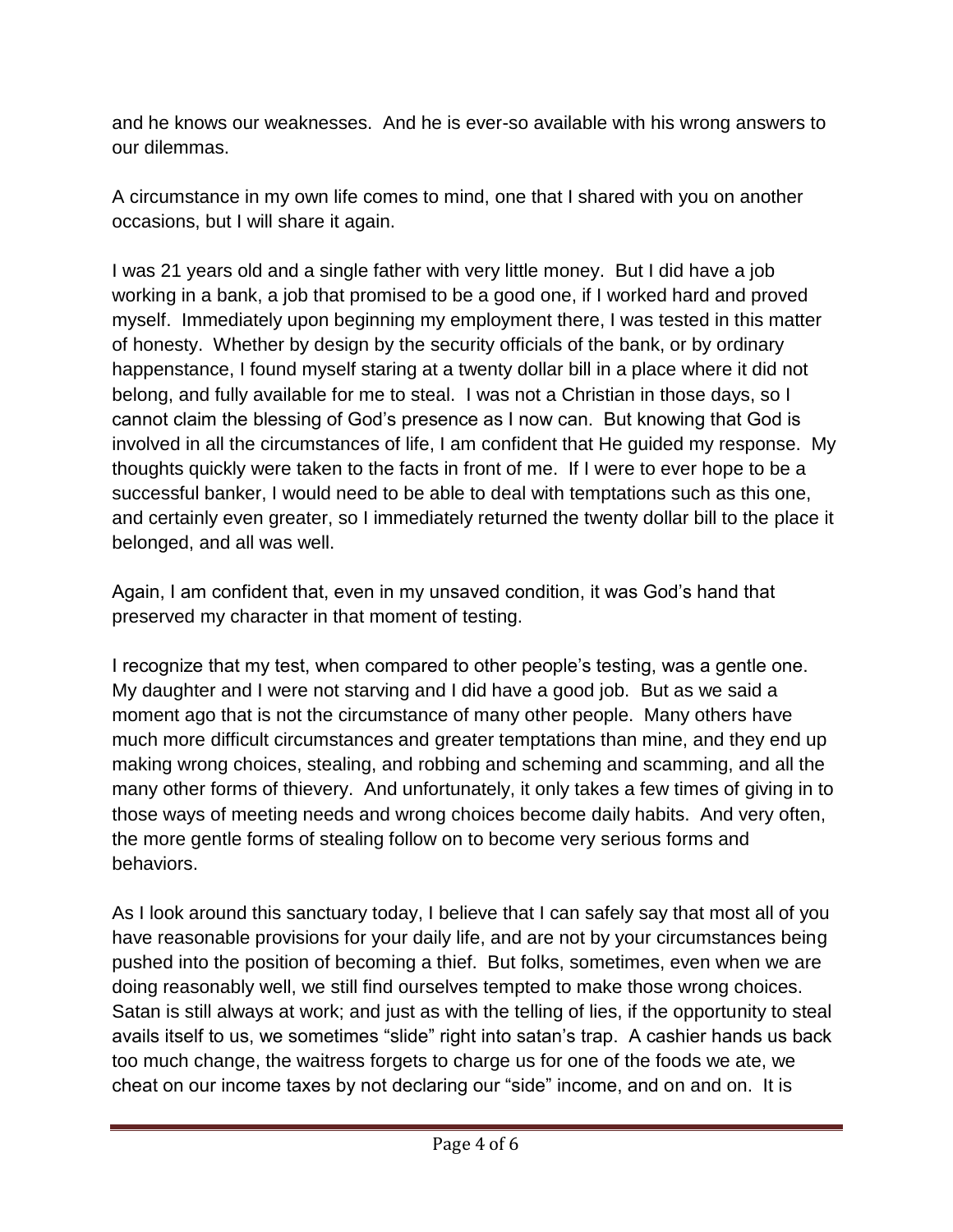curious just how often and how easily we can be tempted into this special kind of sin, the sin of stealing.

The real problem seems to be that we want to face the circumstances and conditions of daily life from a human perspective, as if there is no God in heaven and as if there is no other option and no other hope available to us. And living life in that manner will surely bring us whatever our behavior dictates, sometimes temporary success in our deceitful and illegal activities, but just as often, failure and punishment. And that can be seen in all the many failures in life, from broken relationships to jail time.

When you have time, read about that in Psalm 37, how evil men succeed for a season, but their eventual end is sure and always failure.

Fortunately, there is a God who really does love us and really does want better things for us. And He is willing to provide those "better things" if we are willing to trust in Him and if we are willing to take the difficult steps that He has placed before us. As with these words,

28 Let him who stole steal no longer, but rather let him labor, working with his hands what is good, that he may have something to give him who has need. (Ephesians 4:28)

Sometimes, when we have stolen something we can go back and repay the ones we have stolen from. But other times the circumstances are such that we can't do that, and there is no real way to "undo" the stealing that we have done. And God know that we can't! And so, in these words, He gives us an alternative way of "making up" for our misdeeds, first by "ceasing to steal" anymore, and then by getting a job and working and earning money to give to others who are in need. This is much like the steps of repentance that were required within the "laws of God", as Zacchaeus promised to do, to pay back four-fold the tax money he had stolen from the people.

And note one other benefit in these words.

28 Let him who stole steal no longer, but rather let him labor, working with his hands what is good, that he may have something to give him who has need. (Ephesians 4:28)

By giving to those who have need, perhaps your gift might keep them from falling into a lifestyle of stealing.

The real concern of God in this matter of stealing is that we are failing to believe that He really is God, and that He really does love His children, and that He really will meet